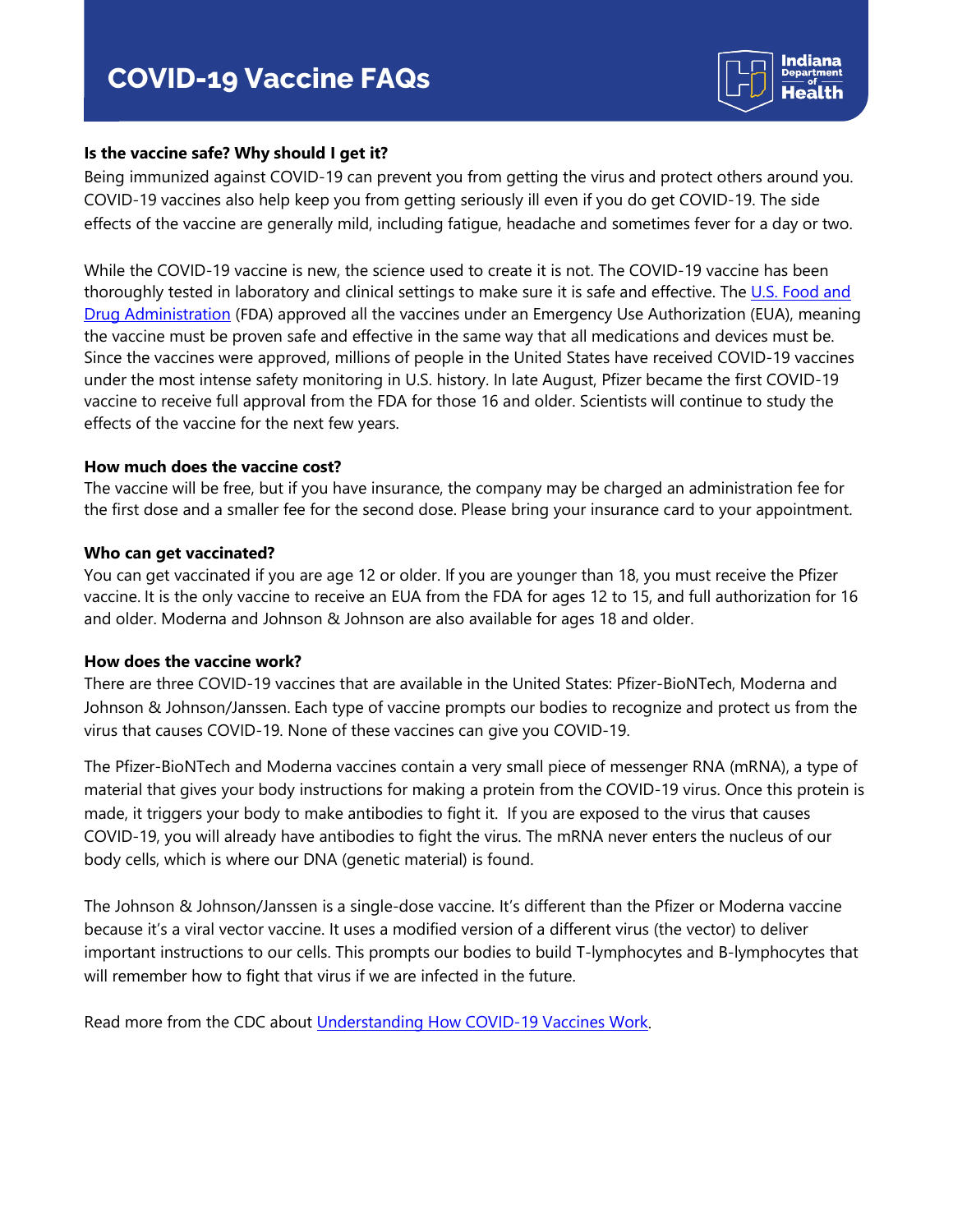## **How can I get a vaccine?**

If you are age 12 or older, you can schedule a COVID-19 vaccination appointment. [Click here](https://vaccine.coronavirus.in.gov/en-US/) to register or call 211 (866-211-9966) if you do not have access to a computer or need assistance. You can also visit the [Indiana COVID-19 Vaccine Site Map](https://experience.arcgis.com/experience/24159814f1dd4f69b6c22e7e87bca65b) to find an interactive map of vaccine providers across the state. Walk-in appointments are also accepted at most vaccination sites. Please note that you must receive the Pfizer-BioNTech vaccine if you are younger than 18.

## **Who is eligible for boosters?**

You may be eligible for a booster if you are a Pfizer-BioNTech vaccine recipient who completed your initial series at least 6 months ago if you meet one or more of the criteria below.

You **should** receive a booster shot of Pfizer-BioNTech's COVID-19 Vaccine at least 6 months after completing your Pfizer-BioNTech primary series (i.e., the first 2 doses of a COVID-19 vaccine) if you are:

- 65 years and older
- 18+ and live in a [long-term care setting](https://www.cdc.gov/coronavirus/2019-ncov/vaccines/booster-shot.html#long-term-care)
- 50–64 years old with [underlying medical conditions](https://www.cdc.gov/coronavirus/2019-ncov/need-extra-precautions/people-with-medical-conditions.html)

You **may** receive a booster shot of Pfizer-BioNTech's COVID-19 Vaccine at least 6 months after completing your Pfizer-BioNTech primary series, based on your individual benefits and risks if you are:

- 18-49 years old with [underlying medical conditions](https://www.cdc.gov/coronavirus/2019-ncov/need-extra-precautions/people-with-medical-conditions.html)
- 18-64 years old at increased risk for COVID-19 exposure and transmission because of [occupational](https://www.cdc.gov/coronavirus/2019-ncov/vaccines/booster-shot.html#HighRisk)  [or institutional setting](https://www.cdc.gov/coronavirus/2019-ncov/vaccines/booster-shot.html#HighRisk)

### **What are the benefits of a booster dose?**

The booster dose improves your immune response. With the Delta variant's dominance as the circulating strain and cases of COVID-19 increasing significantly across the United States, a booster shot will help strengthen your protection against severe disease — especially if you are at high-risk for exposure to COVID-19 or the complications from severe disease.

## **How can long-term care residents get vaccinated?**

Seniors are among those most seriously impacted by COVID-19. Ask facility management about getting vaccinated through their partner pharmacy.

# **What is the time for immunity once fully vaccinated and how long does immunity last? Do I have to get a vaccine every year like the flu?**

In general, you are considered fully vaccinated two weeks after the second dose in a two-dose Pfizer or Moderna vaccine, or two weeks after the Johnson & Johnson/Janssen single-dose vaccine. If you have been fully vaccinated, you can resume activities that you did prior to the pandemic. While COVID-19 vaccines are working well, some people who are fully vaccinated against COVID-19 will still get sick, because no vaccine is 100% effective. If you are vaccinated, you should continue to wear a mask indoors in public indoor settings where [community transmission is substantial or high.](https://covid.cdc.gov/covid-data-tracker/#county-view)

If you have a condition or are taking medications that weaken your immune system, you may not be fully protected even if you are fully vaccinated. You should continue to take all precautions recommended for unvaccinated people until advised otherwise by your healthcare provider. People with moderately to severely

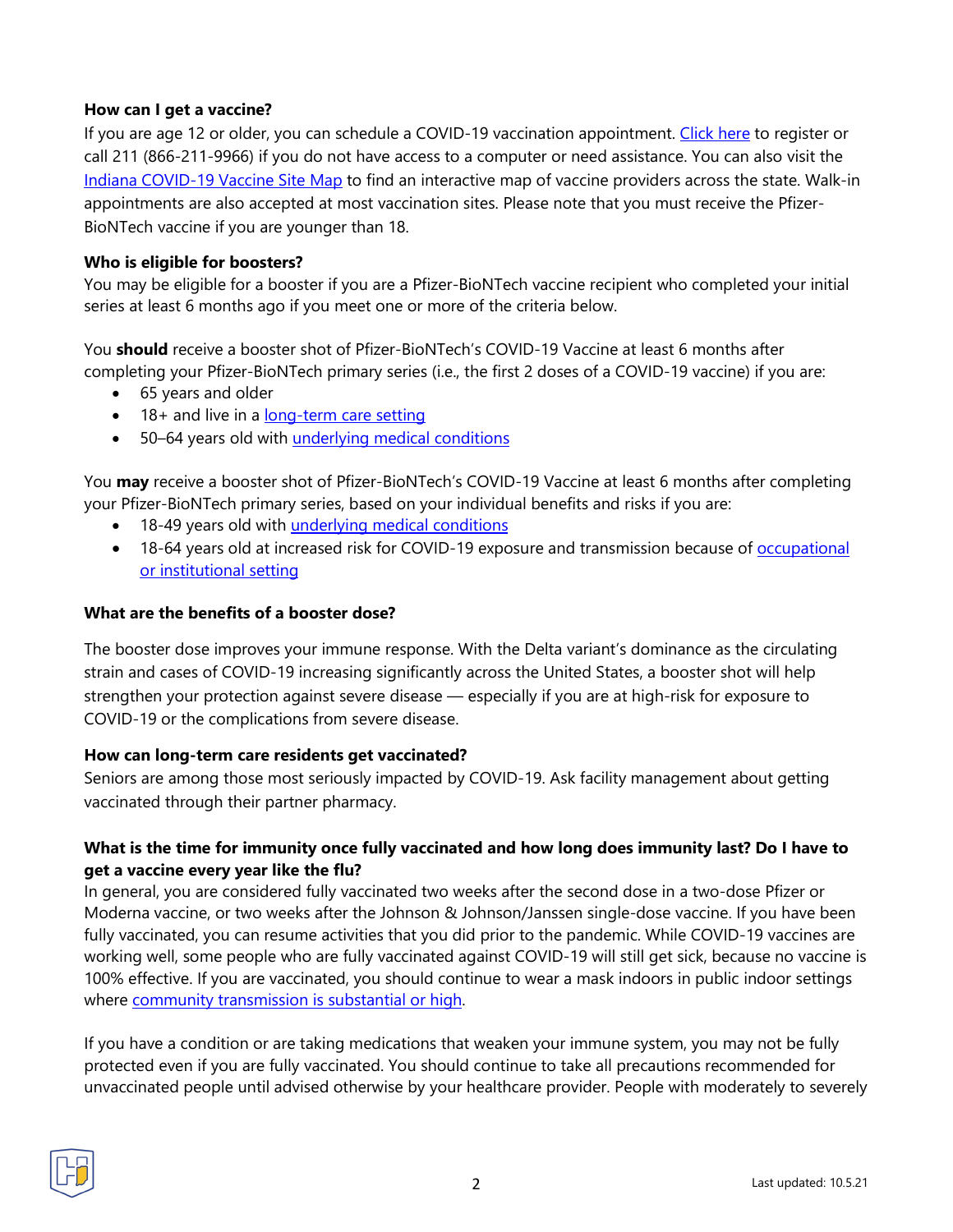compromised immune systems should receive an [additional dose of mRNA COVID-19](https://www.cdc.gov/coronavirus/2019-ncov/vaccines/recommendations/immuno.html) vaccine - either Pfizer or Moderna — 28 days after the initial two doses.

# **Can I get a COVID-19 and flu vaccine at the same time?**

Yes, you can get a COVID-19 vaccine and a flu vaccine at the same time.

Even though both vaccines can be given at the same visit, you should follow the recommended schedule for either vaccine: If you haven't gotten your currently recommended doses of COVID-19 vaccine, get a COVID-19 vaccine as soon as you can, and ideally get a flu vaccine by the end of October at the start of flu season, but any time after is still effective.

## **Can I get vaccinated if I recently had COVID-19?**

Once you have recovered from your illness and have [met the criteria](https://www.cdc.gov/coronavirus/2019-ncov/your-health/quarantine-isolation.html#isolation) for ending isolation, you can get vaccinated. You should not get vaccinated while ill or during an isolation or quarantine period to avoid exposing others. Research has shown that natural immunity from a COVID-19 infection typically lasts 90 days, but you don't need to wait that long to get vaccinated. Evidence is emerging that people who have been fully vaccinated have better protection against COVID-19 than those who were previously infected but never got vaccinated. If you were treated for COVID-19 with monoclonal antibodies or convalescent plasma, you should wait 90 days before getting a COVID-19 vaccine. Talk to your healthcare professional if you are unsure what treatments you received or if you have more questions about getting a COVID-19 vaccine.

# **After a person receives both doses of the vaccine, if they develop cold/flu symptoms, what are the recommendations? Should they be tested for SARS-CoV-2 and influenza?**

You may experience some discomfort in the days following your immunization. These discomforts can be an indication that your body's immune system is working with the vaccine to develop antibodies. These discomforts should only last a few days and may include:

- Pain or redness where the shot was given Chills
	-
- Soreness in the arm where the shot was given Fever
- 

• Fatigue

These are some of the common symptoms experienced in the days after vaccination. This does not mean you have COVID-19. The vaccine cannot give you COVID-19 or other infections. If you develop a cough, sore throat or runny nose, please follow current monitoring and testing guidelines for COVID-19.

If you have received the vaccine, you are encouraged to participate in  $V$ -safe, an after-vaccination health checker that works on your smartphone.

If you believe you may be experiencing a reaction to the shot, contact your medical provider and report it via the Vaccine Adverse Event Reporting System (VAERS). Reports can be entered here: [https://vaers.hhs.gov/esub/index.jsp.](https://vaers.hhs.gov/esub/index.jsp)

# **Will the vaccine make antibody tests positive?**

COVID-19 vaccines teach your body to produce antibodies to fight infection from the virus that causes COVID-19. If you get an antibody test after receiving a vaccine, you might test positive by some (but not all)

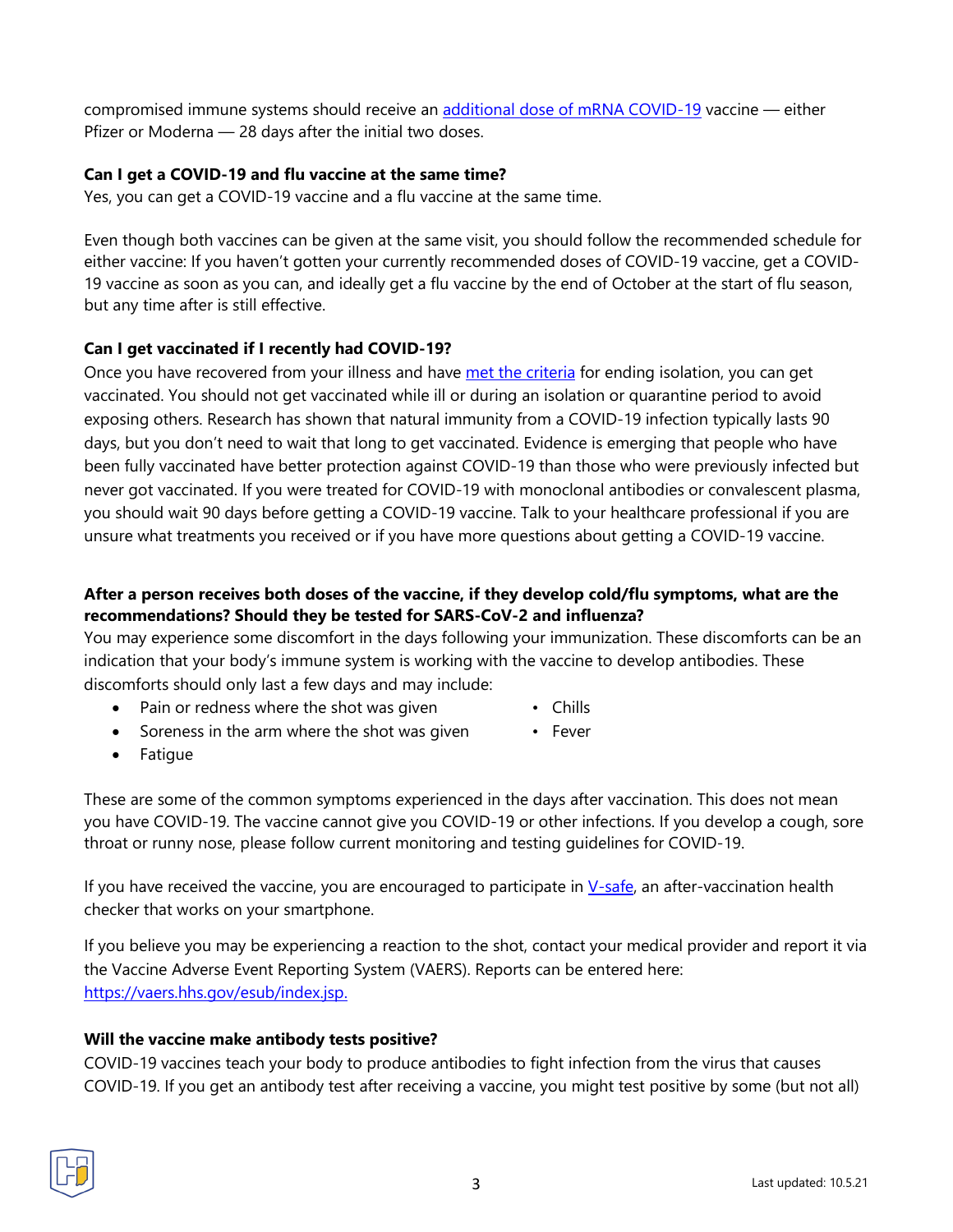antibody tests. This depends on which type of antibody the specific test detects. COVID-19 vaccines will not cause you to test positive on viral tests.

# **Will the vaccine be mandatory?**

The state of Indiana will not mandate the COVID-19 vaccine. The decision regarding whether to mandate that individuals receive the vaccine will likely be made by the employers, schools, institutes of learning or other non-healthcare entities.

## **Do I still have to quarantine if I am a contact of someone with COVID-19 if I'm vaccinated?**

If you are *fully vaccinated*, you do not need to quarantine if exposed to someone with COVID-19 starting from two weeks after you received your last dose. However, it is recommended that you get tested 3-5 days after exposure to someone with suspected or confirmed COVID-19 and wear a mask in public indoor settings for 14 days after exposure or until you receive a negative test result.

# **After you are vaccinated, can you stop wearing masks?**

There is no state mandate in Indiana requiring you to wear a mask. Due to the circulating and highly contagious Delta variant, CDC recommends that you wear a mask indoors in public if you are in an area of [substantial or high transmission](https://covid.cdc.gov/covid-data-tracker/#county-view) — even if you are fully vaccinated. You might choose to wear a mask regardless of the level of transmission if you have a weakened immune system or if, because of your age or an [underlying medical condition,](https://www.cdc.gov/coronavirus/2019-ncov/need-extra-precautions/people-with-medical-conditions.html) you are at increased risk for severe disease, or if a member of your household has a weakened immune system, is at increased risk for severe disease, or is unvaccinated. CDC [does require masking](https://www.cdc.gov/coronavirus/2019-ncov/travelers/face-masks-public-transportation.html) on planes, buses, trains, and other forms of public transportation traveling into, within, or out of the United States and while indoors at U.S. transportation hubs such as airports and stations. It also recommends universal indoor masking by all students (age 2 and older), staff, teachers, and visitors to K-12 schools, regardless of vaccination status. Check your local health department website for more information on public health guidance in your area.

# **Should I get a COVID-19 vaccine if I have had allergic reactions to other injections?**

If you are allergic to polyethylene glycol (PEG) or polysorbate, you should not get a COVID-19 vaccine at this time. PEG and polysorbate are closely related to each other. PEG is an ingredient in the mRNA vaccines, and polysorbate is an ingredient in Johnson & Johnson's Janssen vaccine.

If you have had an immediate allergic reaction — even if it was not severe — to a vaccine or injectable therapy for another disease, ask your doctor if you should get a COVID-19 vaccine. Your doctor will help you decide if it is safe for you to get vaccinated.

CDC recommends that you get vaccinated even if you have a history of severe allergic reactions not related to vaccines or injectable medications—such as food, pet, venom, environmental, or latex allergies. You may also get vaccinated if you have a history of allergies to oral medications or a family history of severe allergic reactions.

## **Additional resources:**

- State of Indiana Coronavirus Information: [https://ourshot.in.gov](https://ourshot.in.gov/)
- Pfizer Vaccine Fact Sheet for Recipients (English): <https://www.fda.gov/media/144414/download>